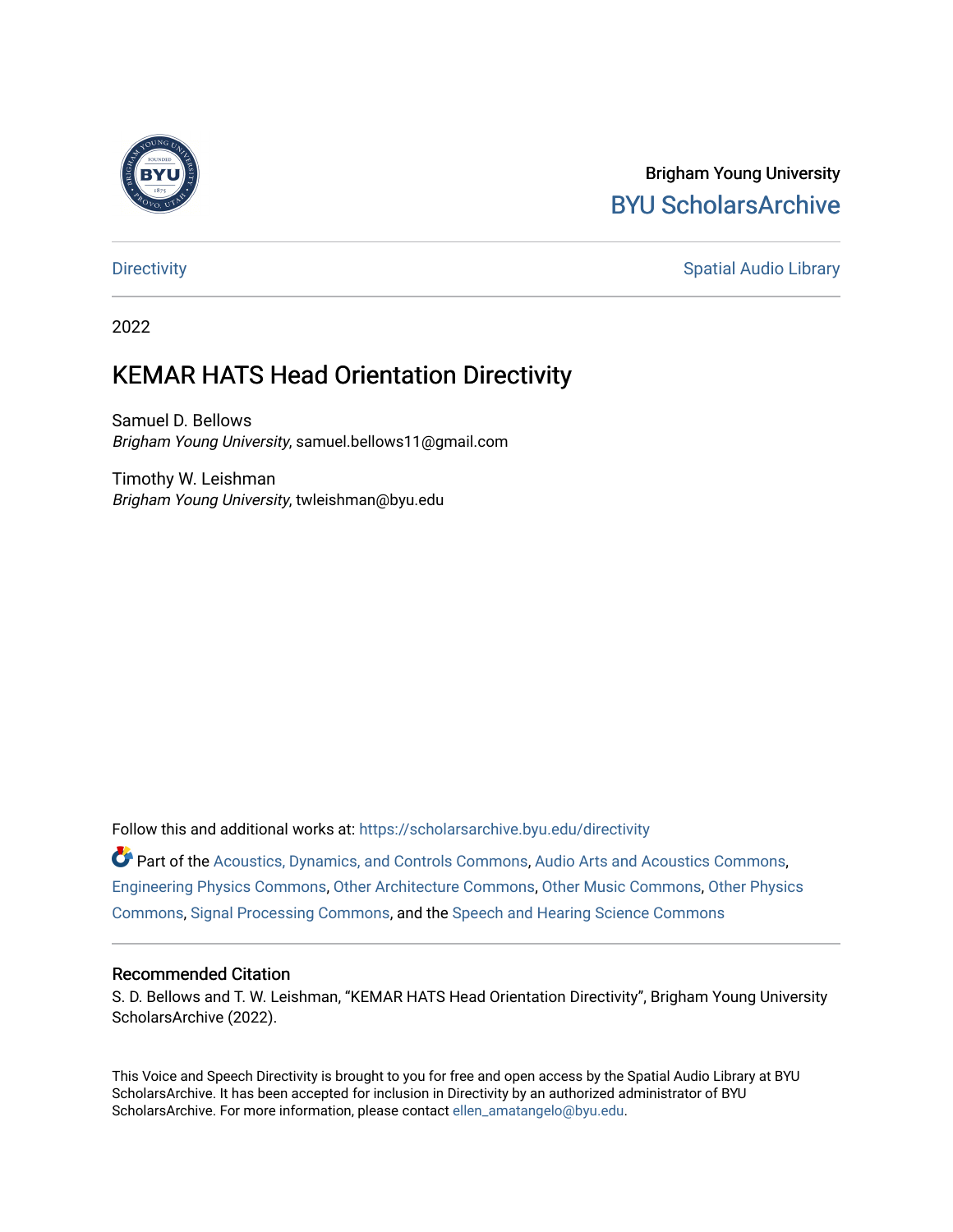# KEMAR HATS Head Orientation Directivity Data Set

March 21, 2022

### **Overview**

The KEMAR head orientations directivity data set consists of full spherical directivity measurements of a KEMAR HATS with the head oriented at fourteen different head orientations measured with a  $a = 0.97$ m array. The sampling density is based on a dual-equiangular sampling consistent with the AES 5◦ sampling standard, with the omission of the south pole  $(\theta = 180^{\circ})$  measurement. Thus, each spherical directivity has 36 polar angle  $\theta$  samples and 72 azimuthal angle  $\phi$  samples. The data is presented for 22 1/3rd octave bands, ranging from 80 Hz to 10 kHz. The fourteen head orientations are in  $5^{\circ}$  steps starting from  $0^{\circ}$ to  $40^{\circ}$ , and then in  $10^{\circ}$  steps from  $40^{\circ}$  to  $90^{\circ}$ . In addition, far-field corrections based on narrowband spherical harmonic expansions are available for the 500 Hz and below 1/3rd octave bands.

The data is currently available in two formats. The first is tabulated data saved in the files KEMAR\_head\_orientation\_directivity.csv and

KEMAR\_head\_orientation\_directivity\_ff\_corrections.csv, with the former containing the data with no far-field corrections and the latter containing the data with far-field corrections. The tabulated values are based on re-sampling the directivities in a rotated configuration, as many architectural acoustics packages expect that the north pole measurement  $(\theta = 0^{\circ})$  is the on-axis position. See Fig. 1 for a visualization of the different sampling configurations.

The second file format is a *mat* file, *data mat*, which contains the following fields:

- Q:  $(36 \times 72 \times 22 \times 14)$  directivity factor function of measured data
- Qc:  $(36 \times 72 \times 22 \times 14)$  directivity factor function of measured data with far-field corrections
- polar:  $(36 \times 72)$  polar sampling positions (in radians)
- azimuth:  $(36 \times 72)$  azimuthal sampling positions (in radians)
- f:  $(22 \times 1)$  1/3rd octave bands